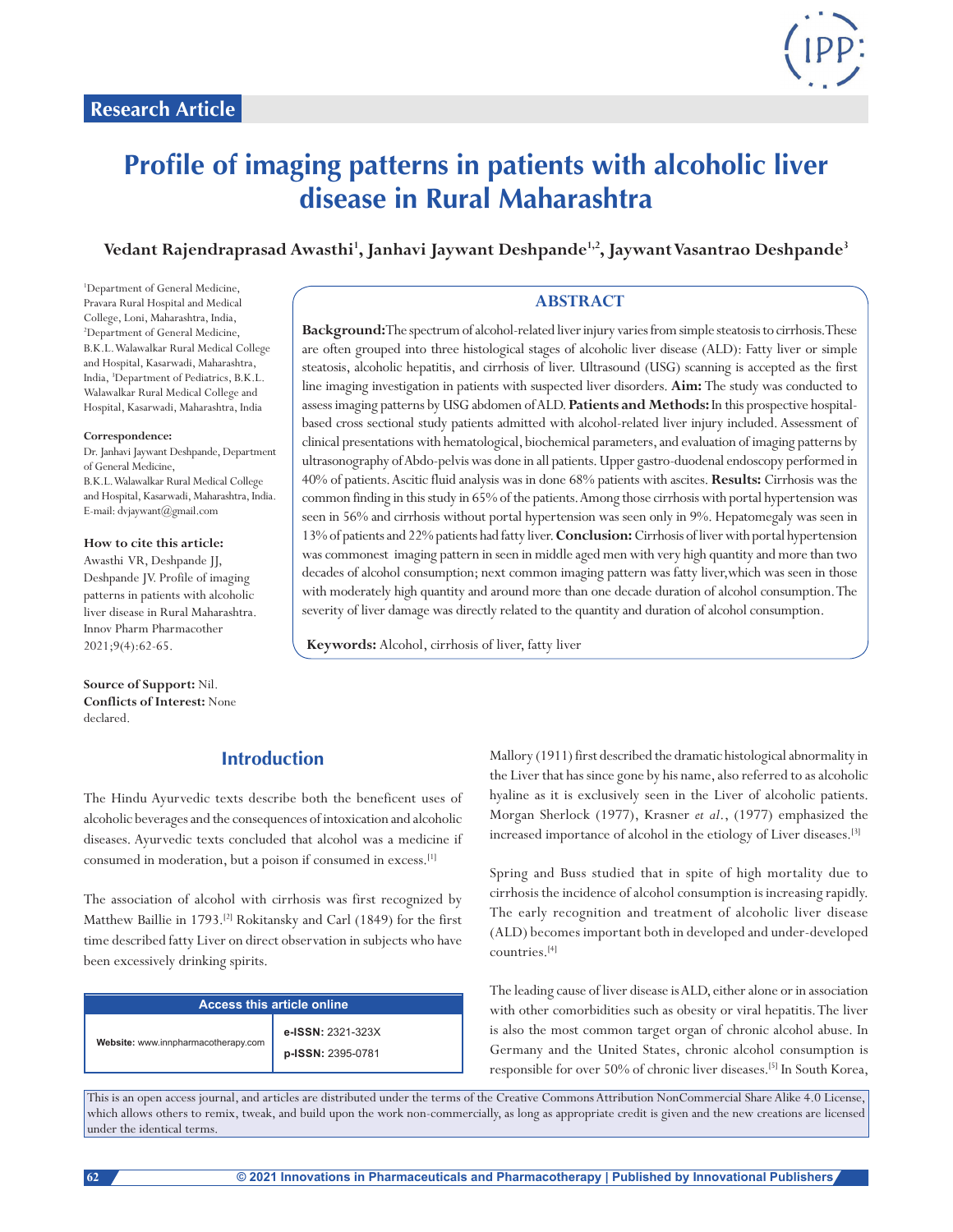7–31% of cirrhosis cases have been addressed to alcohol in a few single center studies.<sup>[6]</sup>

Ultrasound scanning is accepted as the first line imaging investigation in patients with suspected liver disorders. In the present study, the various ultrasonographic studies have been done in association with mean quantity and duration of alcohol consumption, various signs and symptoms and various liver function test (LFT) abnormalities.

## **Patients and Methods**

The prospective hospital-based case-control study was done at Pravara Rural Hospital and Medical College, Loni from September 2013 to September 2015. A total of 100 cases of ALD were included in the study.

## **Inclusion criteria**

- Patient diagnosed of ALD
- Patients aged above 16 years
- Patients of both sexes will be taken for study.

#### **Exclusion criteria**

- Patients with hepatitis secondary to other than significant alcohol consumption
- Patients aged below 16 years.

#### **Results**

Cirrhosis is the common finding in this study in 65% of the patients. However, cirrhosis with portal hypertension seen in 56% and without portal hypertension only in 9%. Hepatomegaly seen in 13% of alcoholics and 22% patients had fatty liver [Table 1].

Cirrhosis of liver with portal hypertension seen in patients who consumed 84.732  $\pm$  35.90 g for duration of 18.19  $\pm$  8.04 years. Cirrhosis without portal hypertension seen in patients who consumed 82.22  $\pm$  15.83 g alcohol for duration of 22.11  $\pm$  7.50. Moreover, hepatomegaly seen in those who consumed alcohol for 16.13  $\pm$ 6.65 years with quantity of 60.90  $\pm$  43.79 g. Fatty liver seen in patients who consumed 50.76  $\pm$  10.37 g of alcohol for 13.61  $\pm$  7.21 years. The Chi-square statistics is 0.5951. And the *P* = 0.897555. The result is not significant as *P*-value is greater than Chi-square test. Hence, it can be concluded that ultrasonographic findings and consumption of alcohol over years not significant [Table 2].

In cases of cirrhosis of liver without portal hypertension most common finding is pain in abdomen (55.5%). Then, jaundice is present in 33.3% of the patients.

Ascites and signs of liver failure are the most common findings in case of cirrhosis of liver with portal hypertension 96.42% each. Then, pedal edema is common finding with 58.92%. 55.35% patients had history of malena. 46.42% patients had jaundice. 33.92% patients had history of hematemesis.

| Table 1: Incidance of ultrasonography findings in alcoholics |               |  |  |
|--------------------------------------------------------------|---------------|--|--|
| <b>USG</b> findings                                          | <b>Number</b> |  |  |
| Cirrhosis with portal HT                                     | 56            |  |  |
| Cirrhosis without portal HT                                  | 9             |  |  |
| Hepatomegaly                                                 | 22            |  |  |
| Fatty liver                                                  | 13            |  |  |
|                                                              |               |  |  |

HT: Hypertension, USG: Ultrasound

| Table 2: Relation between various ultrasonographic findings<br>and mean quantity and duration of alcohol consumption |                                                     |                                                                  |  |  |  |  |
|----------------------------------------------------------------------------------------------------------------------|-----------------------------------------------------|------------------------------------------------------------------|--|--|--|--|
| <b>USG</b> findings                                                                                                  | $mean \pm SD$ of<br>quantity of<br>alcohol in grams | $Mean \pm SD$ of<br>duration of alcohol<br>aconsumption in years |  |  |  |  |
| Cirrhosis with portal HT                                                                                             | $84.732 \pm 35.90$                                  | $18.19 + 8.04$                                                   |  |  |  |  |
| Cirrhosis without portal HT                                                                                          | $82.22 + 15.83$                                     | $22.11 + 7.50$                                                   |  |  |  |  |
| Hepatomegaly                                                                                                         | $60.90 \pm 43.79$                                   | $16.13\pm 6.65$                                                  |  |  |  |  |
| Fatty liver                                                                                                          | $50.76 \pm 10.37$                                   | $13.61 \pm 7.21$                                                 |  |  |  |  |

HT: Hypertension, USG: Ultrasound

In case of fatty liver 84.61% patients had pain in abdomen is main symptom followed by jaundice in 61.53% of the patients. Nausea and vomiting was seen in 23.07% of patients.

In case of Hepatitis pain in abdomen was present in 81.81% of the patients. Jaundice is seen in 59.09% of patients. Nausea and vomiting is present in 22.72% of patients and fever was seen in 40.9% of patients. Malena is seen in 4.54% of patients [Table 3].

In cirrhosis of liver without portal hypertension, 55.55% patients had raised bilirubin, raised prothrombin time and international normalized ratio (PTINR) and hypoalbuminemia. However, 100% of the patients had raised PT.

In cases of cirrhosis of liver with portal hypertension 92.85% patients had raised PT and 85.71% showed raised serum glutamic oxaloacetic transaminase (SGOT) levels. 78.57% patients had hypoalbuminemia. Raised PT-INR levels seen in 66.07% patients. Bilirubin levels are raised in 60.71% of patients.

In Hepatitis and fatty liver disease raised SGOT is important findings 90.9% and 53.84%, respectively [Table 4].

#### **Discussion**

#### **Ultrasonography findings in alcoholics**

Cirrhosis is the common finding in this study in 65% of the patients. However, cirrhosis with portal hypertension seen in 56% and without portal hypertension only in 9%. Hepatomegaly seen in 13% of alcoholics and 22% patients had fatty liver.

In study by Suthar *et al*., cirrhosis of liver seen in 36% of the patients, 40% patients shows fatty liver and 24% shows hepatomegaly.[7] In study by Parmar and Vyas, 62% had fatty liver and 37% had cirrhosis of liver.[8]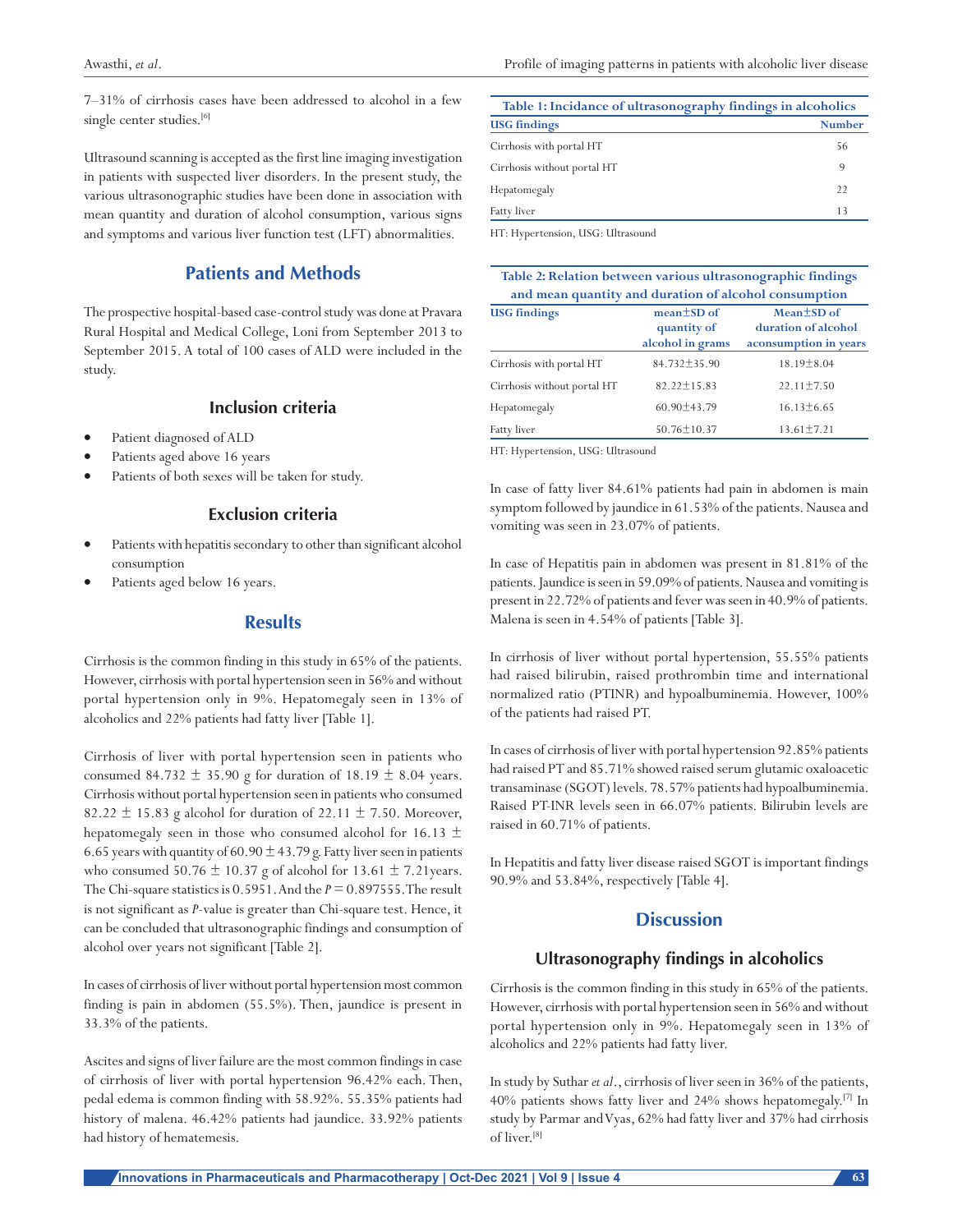| Table 3: Incidence of symptoms and signs in relation to ultrasonographic findings |                                       |               |                                     |               |                      |          |                    |               |
|-----------------------------------------------------------------------------------|---------------------------------------|---------------|-------------------------------------|---------------|----------------------|----------|--------------------|---------------|
| <b>Clinical features</b>                                                          | Cirrhosis of liver without PH $(n=9)$ |               | Cirrhosis of liver with PH $(n=56)$ |               | Fatty liver $(n=13)$ |          | Hepatitis $(n=22)$ |               |
|                                                                                   | No.                                   | $\frac{0}{0}$ | N <sub>o</sub>                      | $\frac{0}{0}$ | <b>No</b>            | $\%$     | <b>No</b>          | $\frac{0}{0}$ |
| Pain in abdomen                                                                   |                                       | 55.5          | 21                                  | 37.5          | 11                   | 84.61    | 18                 | 81.81         |
| Jaundice                                                                          |                                       | 33.3          | 26                                  | 46.42         | 8                    | 61.53    | 13                 | 59.09         |
| Nausea and vomiting                                                               |                                       | 55.5          | 19                                  | 33.92         | 3                    | 23.07    | 5                  | 22.72         |
| Ascites                                                                           |                                       |               | 54                                  | 96.42         | $\theta$             | $\theta$ | $\theta$           | $\theta$      |
| Pedal edema                                                                       | $\Omega$                              |               | 33                                  | 58.92         |                      | 7.69     | $\theta$           | $\theta$      |
| Malena                                                                            | $\left( \right)$                      |               | 31                                  | 55.35         | $\theta$             | $\theta$ |                    | 4.54          |
| Hematemesis                                                                       | $\Omega$                              |               | 19                                  | 33.92         | $\theta$             | $\theta$ | $\Omega$           | $\theta$      |
| Fever                                                                             | $\Omega$                              |               | 11                                  | 19.64         | $\Omega$             | $\Omega$ | 9                  | 40.90         |
| Signs of liver cell failure                                                       | $\Omega$                              |               | 54                                  | 96.42         | $\Omega$             | $\Omega$ | $\Omega$           | $\theta$      |

PH: Pulmonary hypertension

| Table 4: Incidence of LFT abnormalities in various Ultrasonographic findings |                                       |               |                                     |               |                     |               |                    |               |  |
|------------------------------------------------------------------------------|---------------------------------------|---------------|-------------------------------------|---------------|---------------------|---------------|--------------------|---------------|--|
| <b>LFTs</b>                                                                  | Cirrhosis of liver without PH $(n=9)$ |               | Cirrhosis of liver with PH $(n=56)$ |               | Fatty liver $(n=9)$ |               | Hepatitis $(n=22)$ |               |  |
|                                                                              | No.                                   | $\frac{0}{0}$ | No.                                 | $\frac{0}{0}$ | No.                 | $\frac{0}{0}$ | No.                | $\frac{0}{0}$ |  |
| Hypoalbuminemia                                                              |                                       | 55.55         | 44                                  | 78.57         | 3                   | 23.07         | 5                  | 22.72         |  |
| ↑Bilirubin total                                                             |                                       | 55.55         | 34                                  | 60.71         | $\theta$            | $\theta$      | 11                 | 50            |  |
| <b>TSGOT</b>                                                                 |                                       | 55.55         | 48                                  | 85.71         |                     | 53.84         | 20                 | 90.9          |  |
| <b>TSGPT</b>                                                                 |                                       | 44.44         | 33                                  | 58.92         | $\Omega$            | $\theta$      | 19                 | 86.36         |  |
| ↑ALP                                                                         |                                       | 11.11         | 7                                   | 12.5          | $\Omega$            | $\theta$      | $\overline{4}$     | 18.18         |  |
| <b>TPTINR</b>                                                                |                                       | 55.55         | 37                                  | 66.07         |                     | 15.38         | 5                  | 22.72         |  |
| ↑Prothrombin time                                                            | 9                                     | 100           | 52                                  | 92.85         |                     | 53.84         | 11                 | 50            |  |

PH: Pulmonary hypertension, LFT: Liver function test, SGOT: serum glutamic oxaloacetic transaminase, SGPT: Serum glutamic pyruvic transaminase, ALP: Alkaline phosphatase

In study by Biswas *et al*., it shows normal sonography in 63.04% of patients, 10.87% had fatty liver and hepatitis and chronic liver disease in 15.22% of the patients.[9] In study by Biswas *et al*., 63.04% patients show no abnormality. 10.86% patients show fatty liver and hepatitis. Moreover, 15.21% patients showed cirrhosis of liver.<sup>[9]</sup>

## **Relation between various ultrasonographic findings and mean quantity and duration of alcohol consumption**

Cirrhosis of liver with portal hypertension seen in patients who consumed 84.732  $\pm$  35.90 g for duration of 18.19  $\pm$  8.04 years. Cirrhosis without portal hypertension seen in patients who consumed 82.22  $\pm$  15.83 g alcohol for duration of 22.11  $\pm$  7.50. Moreover, hepatomegaly seen in those who consumed alcohol for 16.13  $\pm$ 6.65 years with quantity of 60.90  $\pm$  43.79 g. Fatty liver seen in patients who consumed 50.76  $\pm$  10.37 g of alcohol for 13.61  $\pm$ 7.21years.

## **Incidence of symptoms and signs in relation to ultrasonographic findings**

In cases of cirrhosis of liver without portal hypertension most common finding is pain in abdomen (55.5%). Then, jaundice is present in 33.3% of the patients. Ascites and signs of liver failure are the most common findings in case of cirrhosis of liver with portal hypertension 96.42% each. Then pedal edema is common finding with 58.92%. 55.35% patients had history of malena. 46.42% patients had jaundice. 33.92% patients had history of hematemesis.

In case of fatty liver, 84.61% patients had pain in abdomen is main symptom followed by jaundice in 61.53% of the patients. Nausea and vomiting was seen in 23.07% of patients. In case of Hepatitis pain in abdomen was present in 81.81% of the patients. Jaundice is seen in 59.09% of patients. Nausea and vomiting is present in 22.72% of patients and fever was seen in 40.9% of patients. Malena is seen in 4.54% of patients.

## **Incidence of LFT abnormalities in various ultrasonographic findings**

In cirrhosis of liver without portal hypertension 55.55% patients had raised bilirubin, raised PTINR and hypoalbuminemia. But 100% of the patients had raised PT. In cases of cirrhosis of liver with portal hypertension, 92.85% patients had raised PT and 85.71% showed raised SGOT levels. 78.57% patients had hypoalbuminemia. Raised PT-INR levels seen in 66.07% patients. Bilirubin levels are raised in 60.71% of patients. In Hepatitis and fatty liver disease raised SGOT is common findings 90.9% and 53.84%, respectively.